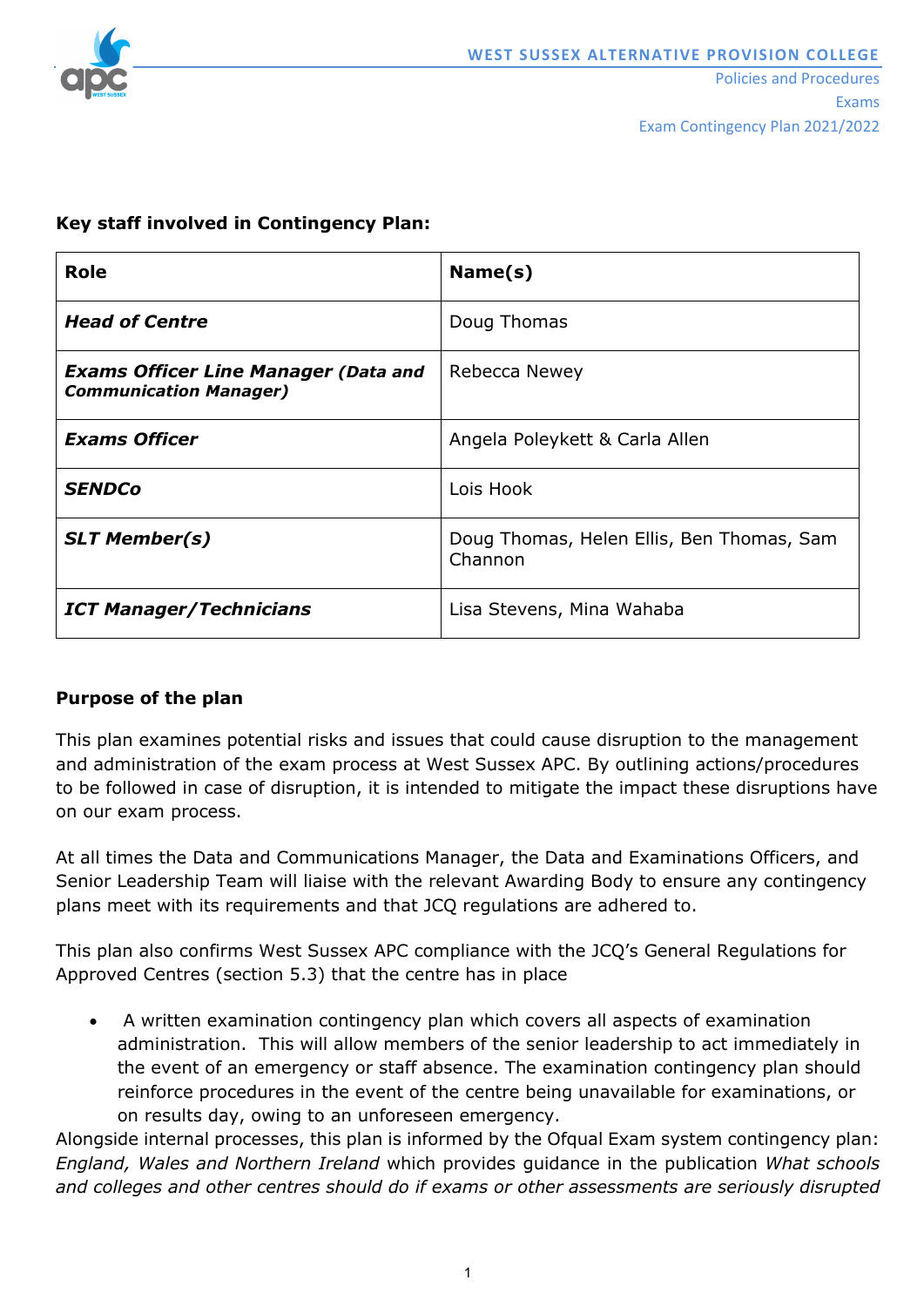

and the **JCQ** *Joint Contingency Plan for the Examination System in England, Wales and Northern Ireland.*

### **Causes of potential disruption to the exam process**

# **1. Exam officer extended absence at key points in the exam process (cycle)**

Criteria for implementation of the plan

Key tasks required in the management and administration of the exam cycle not undertaken including:

- *Planning*
	- o annual data collection exercise not undertaken to collate information on qualifications and awarding body specifications being delivered
	- o annual exams plan not produced identifying essential key tasks, key dates and deadlines
	- o sufficient invigilators not recruited and trained
- *Entries*
	- $\circ$  awarding bodies not being informed of early/estimated entries which prompts release of early information required by teaching staff
	- o candidates not being entered with awarding bodies for external exams/assessment
	- o awarding body entry deadlines missed or late or other penalty fees being incurred

#### • *Pre-exams*

- $\circ$  Invigilators not trained or updated on changes to instructions for conducting exams.
- o exam timetabling, rooming allocation; and invigilation schedules not prepared
- $\circ$  candidates not briefed on exam timetables and awarding body information for candidates
- $\circ$  confidential exam/assessment materials and candidates' work not stored under required secure conditions
- o internal assessment marks and samples of candidates' work not submitted to awarding bodies/external moderators
- *Exam time*
	- o exams/assessments not taken under the conditions prescribed by awarding bodies
	- $\circ$  required reports/requests not submitted to awarding bodies during exam/assessment periods e.g.very late arrival, suspected malpractice, special consideration
	- o candidates' scripts not dispatched as required to awarding bodies
- *Results and post-results*
	- $\circ$  access to examination results affecting the distribution of results to candidates
	- o the facilitation of the post-results services

Centre actions: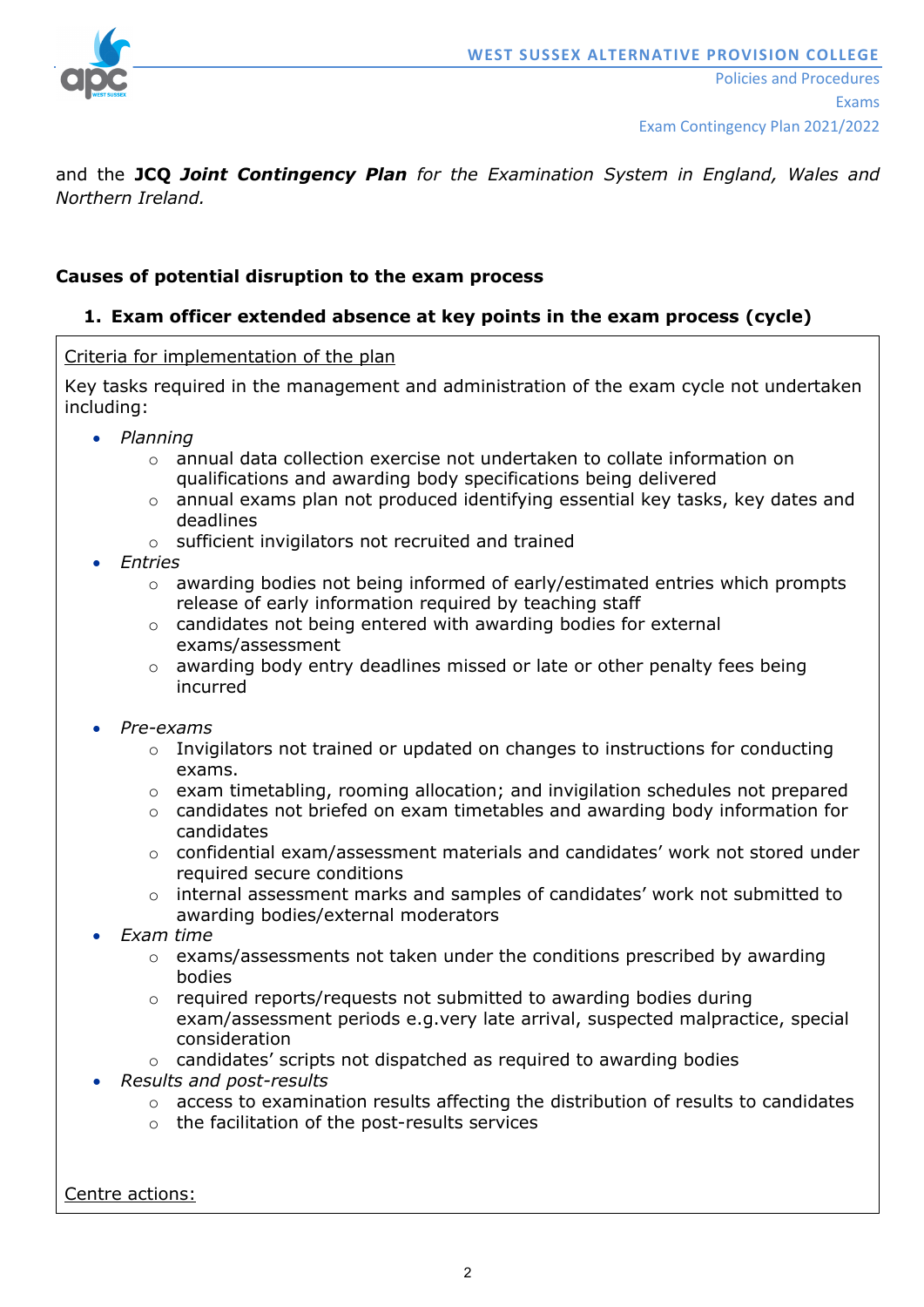

• Data and Communication Manager to liaise with Head Teacher, over responsibilities should absence of Data and Exams Officer have the potential to affect meeting of deadlines.

# **2. SENDCo extended absence at key points in the exam cycle**

Criteria for implementation of the plan

Key tasks required in the management and administration of the access arrangements process within the exam cycle not undertaken including:

- *Planning*
	- o candidates not tested/assessed to identify potential access arrangement requirements
	- $\circ$  centre fails to recognise its duties towards disabled candidates as defined under the terms of the Equality Act 2010.
	- o evidence of need and evidence to support normal way of working not collated
- *Pre-exams*
	- $\circ$  approval for access arrangements not applied for to the awarding body
	- o centre-delegated arrangements not put in place.
	- o modified paper requirements not identified in a timely manner to enable ordering to meet external deadline
	- o staff (facilitators) providing support to access arrangement candidates not allocated and trained
- *Exam time*
	- o access arrangement candidate support not arranged for exam rooms

Centre actions:

• Head Teacher responsible for ensuring position is filled should absence have the potential to disrupt exam preparation.

# **3. Teaching staff extended absence at key points in the exam cycle**

#### Criteria for implementation of the plan

Key tasks not undertaken including:

- Early/estimated entry information not provided to the exams officer on time; resulting in pre-release information not being received
- Final entry information not provided to the exams officer on time; resulting in:
	- $\circ$  candidates not being entered for exams/assessments or being entered late
	- $\circ$  late or other penalty fees being charged by awarding bodies
	- o non-examination assessment tasks not set/issued/taken by candidates as scheduled.
- Candidates not being informed of centre assessed marks before marks are submitted to the awarding body and therefore not being able to consider appealing internal assessment decisions and requesting a review of the centres marking.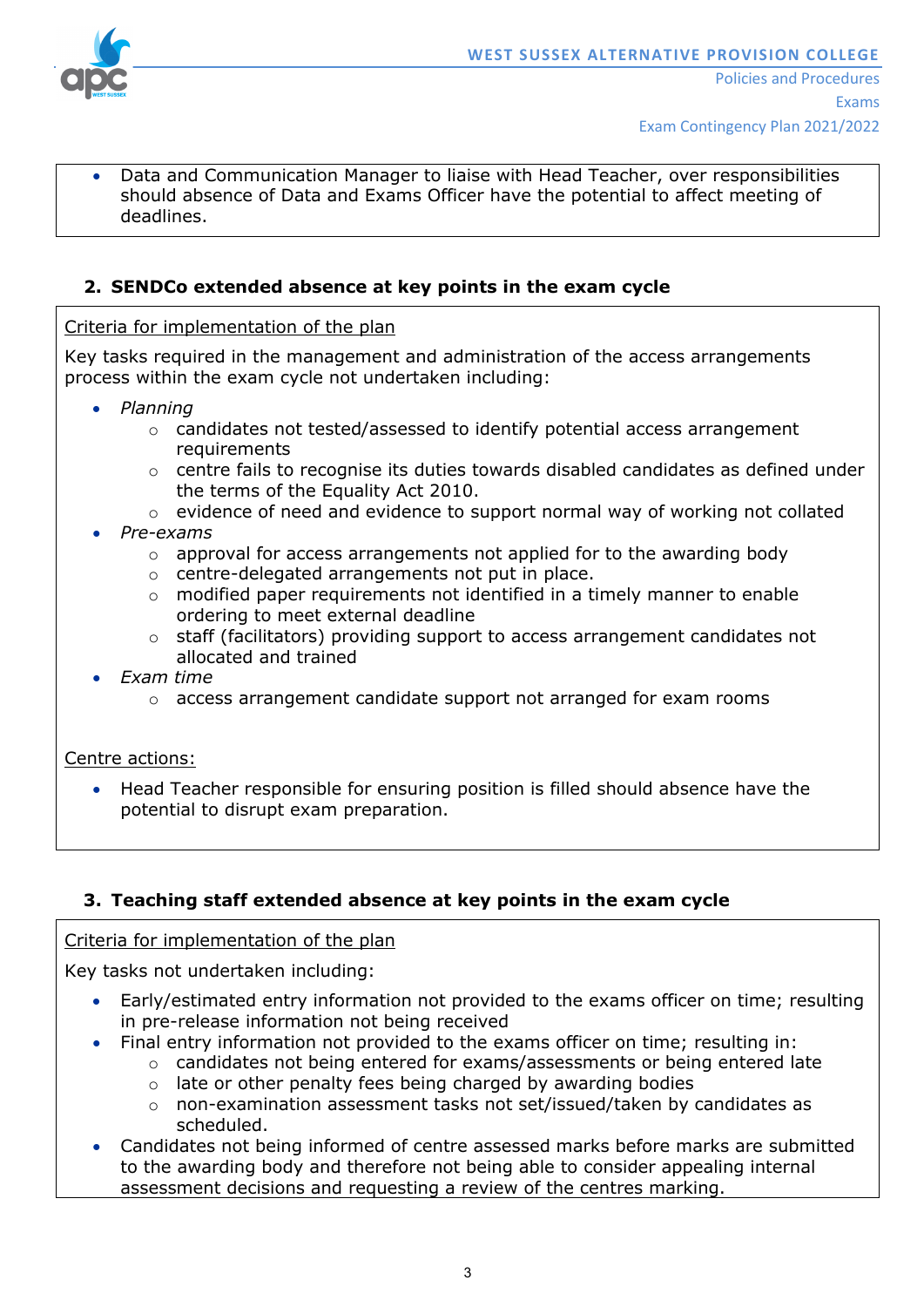

- Exam Contingency Plan 2021/2022
- Internal assessment marks and candidates' work not provided to meet submission deadlines

Centre actions:

• The Examinations Officer to liaise with Assistant Heads and Subject Leads, to ensure all necessary deadlines are adhered to. Where this is not possible, the EO will liaise with the relevant Awarding Body and act upon advice received.

# **4. Invigilators - lack of appropriately trained invigilators or invigilator absence**

Criteria for implementation of the plan

- Failure to recruit and train sufficient invigilators to conduct exams
- Invigilator shortage on peak exam days.
- Invigilator absence on the day of an exam

Centre actions:

- The Data and Communication Manager and Data and Examinations Officers will review the invigilation staffing at the start of each Exam Period to ensure sufficient staff are available and trained in a timely fashion.
- The Data and Exams Officer will liaise with Assistant Heads if outside invigilators are required.

### **5. Exam rooms - lack of appropriate rooms or main venues unavailable at short notice**

Criteria for implementation of the plan

- Data and Exams Officers unable to identify sufficient/appropriate rooms during exams timetable planning
- Insufficient rooms available on peak exam days
- Main exam venues unavailable due to an unexpected incident at exam time

Centre actions:

- The Data and Exams Officers will liaise with Assistant Heads to ensure there are adequate rooms available for examinations.
- Alternative venues to be made available by Assistant Heads in the event of an unexpected incident.

### **6. Failure of IT systems**

Criteria for implementation of the plan

- MIS system failure at final entry deadline
- MIS system failure during exams preparation
- MIS system failure at results release time

Centre actions: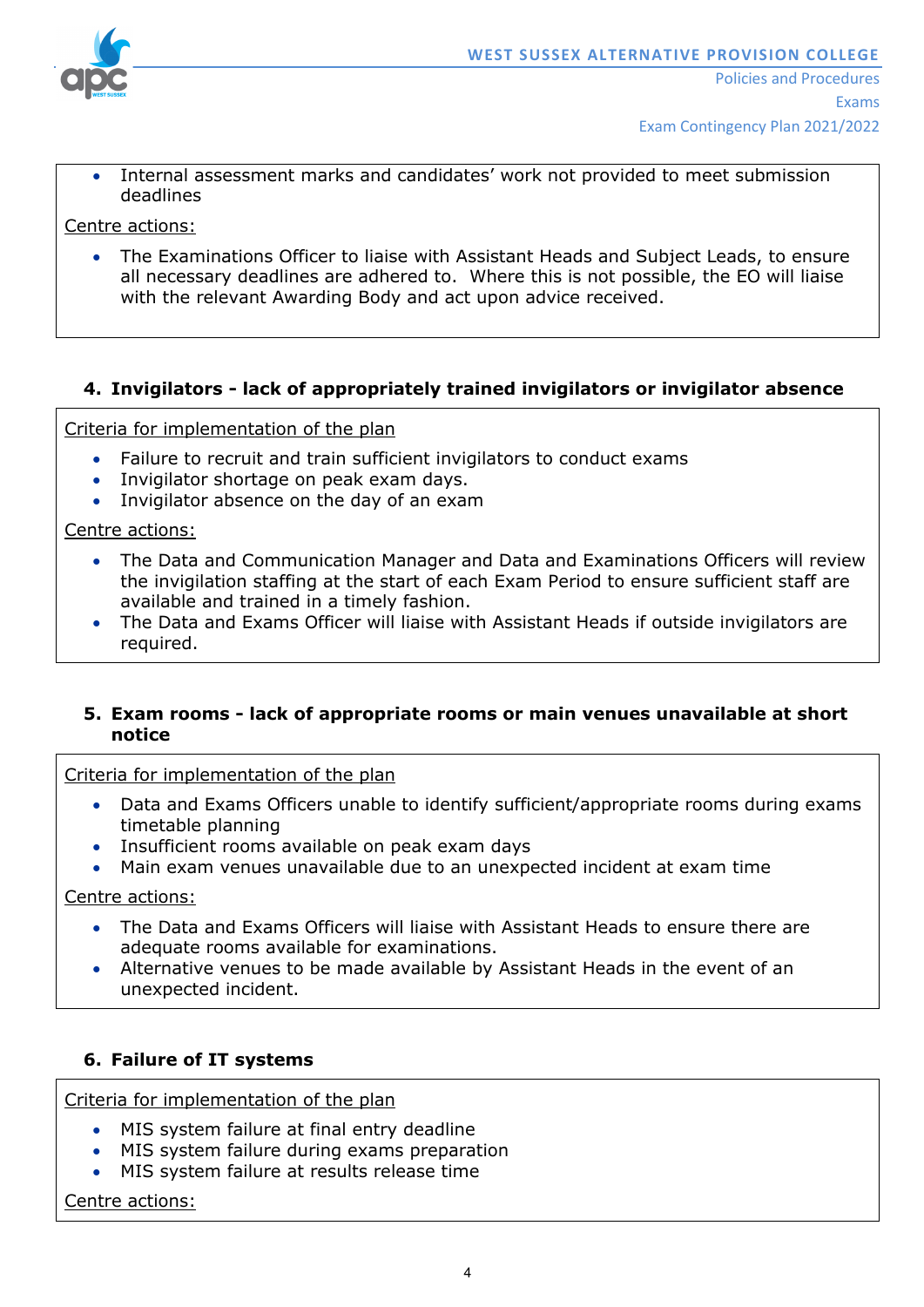

- The Data and Exams Officers to contact awarding bodies directly to arrange alternative methods of information exchange.
- Data and Communication Manager and ICT Manager/Technicians to be informed.

# **7. Emergency evacuation of the exam room (or centre lock down)**

Criteria for implementation of the plan

• Whole centre evacuation (or lock down) during exam time due to serious incident resulting in exam candidates being unable to start, proceed with or complete their exams.

Centre actions:

- Head Teacher to manage all such incidents.
- Priority given to exam cohort.
- Data and Exams Officers to contact awarding bodies for advice regarding special consideration.
- Centres to communicate with parents.

#### **8. Disruption of teaching time in the weeks before an exam– centre closed for an extended period**

#### Criteria for implementation of the plan

• Centre closed or candidates are unable to attend for an extended period during normal teaching or study supported time, interrupting the provision of normal teaching and learning.

Centre actions:

- Head Teacher to manage all such incidents.
- Priority given to exam cohort.
- Data and Exams Officers to contact awarding bodies for advice regarding special consideration.
- Centres to communicate with parents.
- Where there is disruption to teaching time and students miss teaching and learning, it remains the responsibility of WSAPC to prepare students, as usual, for examinations.
- In the case of modular courses, WSAPC may advise candidates to sit examinations in an alternative series.
- WSAPC has plans in place to facilitate alternative methods of learning.

# **9.Candidates unable to take examinations because of a crisis – centre remains**

#### **Open.**

Criteria for implementation of the plan

• Candidates are unable to attend the examination centre to take examinations as normal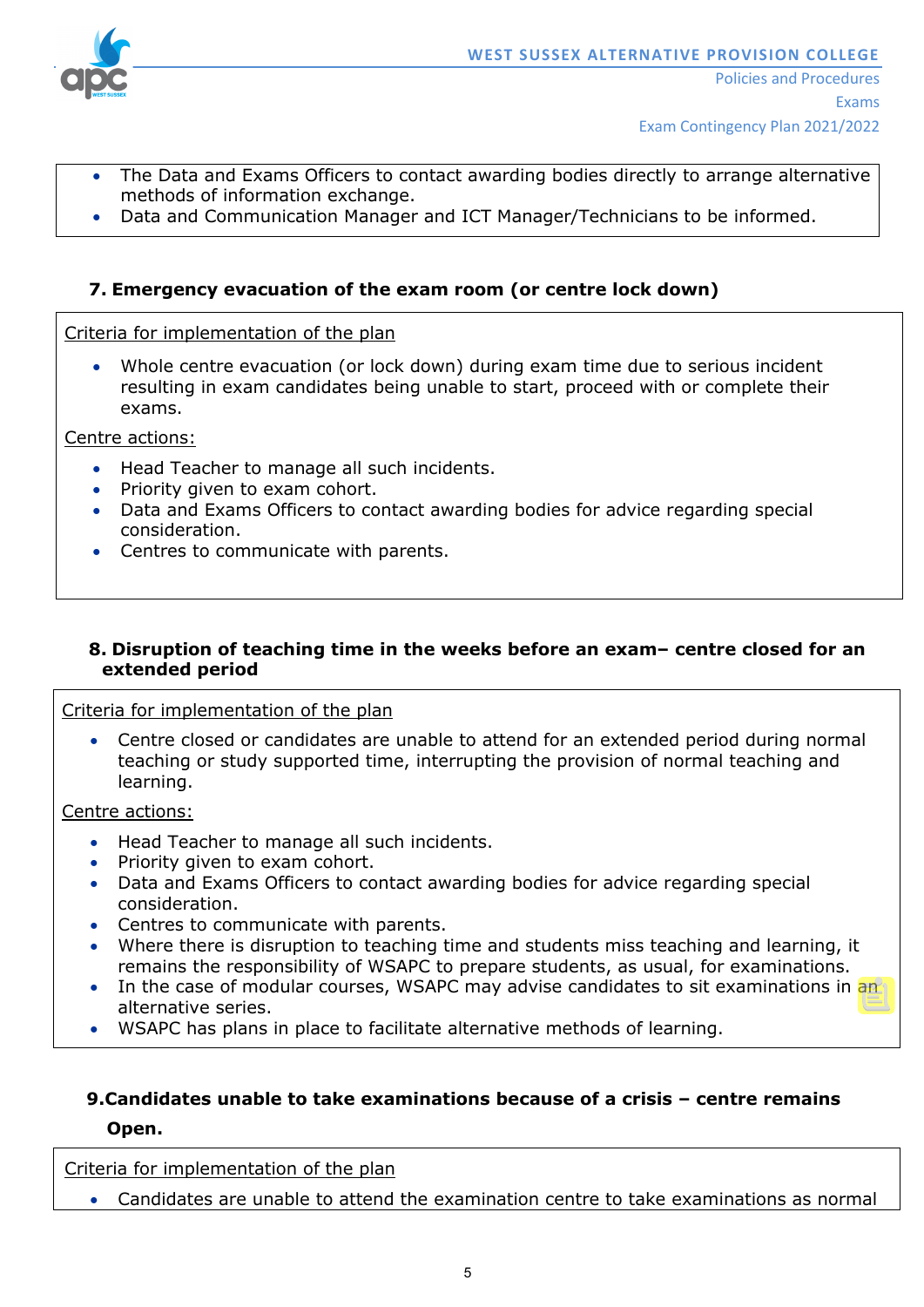

• The Data and Exams Officers will contact the relevant Awarding Body to discuss alternative arrangements and liaise with the SENDCOs to take appropriate action.

### **10.Centre unable to open as normal during the examination period (including in the event of the centre being unavailable for examinations owing to an unforeseen emergency)**

Criteria for implementation of the plan

• Centre unable to open as normal for scheduled examinations

*\*In the event that the Head Teacher decides the centre cannot be opened for scheduled examinations, the relevant awarding body must be informed as soon as possible. Awarding bodies will be able to offer advice regarding the alternative arrangements for conducting examinations that may be available and the options for candidates who have not been able to take scheduled examinations.* 

Centre actions:

- The Data and Exams Officers will contact the relevant Awarding Body to discuss alternative arrangements and liaise with the Head Teacher and Data and Communications Manager to take appropriate action.
- Open for Exam candidates only if possible.

# **11.Disruption in the distribution of examination papers**

Criteria for implementation of the plan

• Disruption to the distribution of examination papers to the centre in advance of examinations

Centre actions:

- The Data and Exams Officers will communicate with awarding bodies to ensure delivery is taken in time or an alternative arrangement is in place (secure download etc)
- Awarding bodies to provide The Data and Exams Officers with electronic access to exam papers via secure external network. Data and Exams officers to ensure that copies are received, made and stored under secure conditions and should have plans in place to facilitate such action. Awarding bodies to provide guidance on the conduct of exams in such circumstances.

• As a last resort, and in close collaboration with The Data and Exams officers and regulators, awarding bodies to consider scheduling of the exams on an alternative date.

#### **12.Disruption to the transportation of completed examination scripts /assessment evidence**

Criteria for implementation of the plan

• Delay in normal collection arrangements for completed examination scripts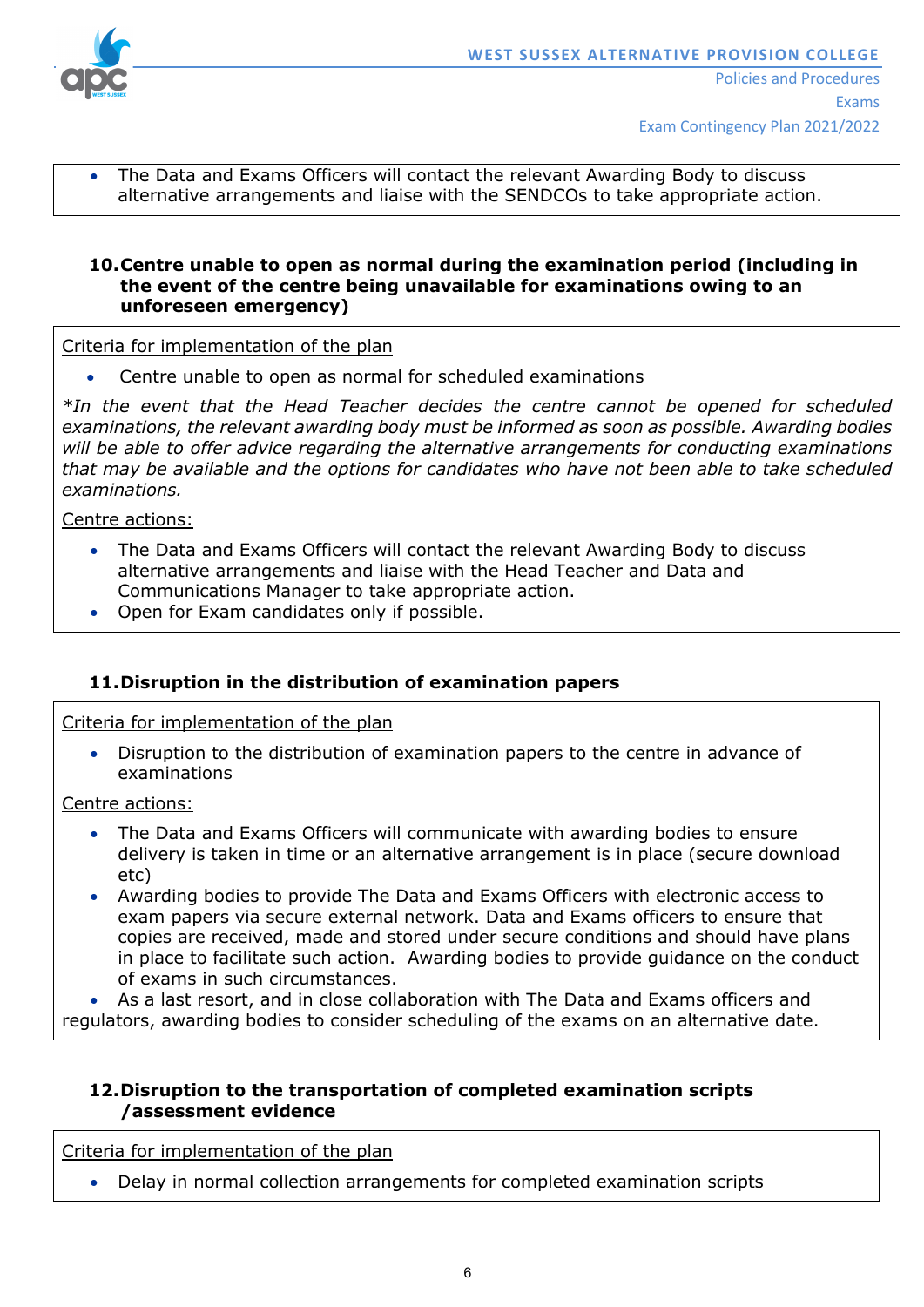

#### Centre actions:

- Where exams are part of the national 'yellow label' service or where awarding bodies arrange collections, The Data and Exam officers should seek advice from awarding bodies and should not make their own arrangements for transportation unless told to do so by the awarding bodies.
- For any examination where centres make their own arrangements for transportation, Data and Exams officers will investigate alternative dispatch options that comply with the requirements detailed in JCQ Instructions for Conducting examinations.
- Data and Exams Officers to ensure secure storage of completed examination papers until collection.

#### **13.Assessment evidence is not available to be marked**

Criteria for implementation of the plan

- Large scale damage to or destruction of completed examination scripts/assessment evidence before it can be marked.
- Completed examinations script/assessment evidence does not reach organisations.

Centre actions:

- The Data and Exams Officers will contact the awarding bodies immediately to notify them of any such incidents and act upon advice given.
- Awarding bodies to generate candidate marks for affected assessments based on other appropriate evidence of candidate achievement as defined by the awarding organisations.
- Where marks cannot be generated by awarding body candidates may need to retake affected assessment in a subsequent assessment series.

#### **14.Centre unable to distribute results as normal (including in the event of the centre being unavailable on results day owing to an unforeseen emergency)**

#### Criteria for implementation of the plan

• Centre is unable to access or manage the distribution of results to candidates, or to facilitate post-results services

#### Centre actions:

- The Data and Communications Manager and Data and Exams Officers to assess alternative arrangements for issuing results with regulators, and act upon advice given.
- Head Teacher to inform students and parents about delay.
- Distribution of results at an alternative site, in agreement with the relevant awarding organisations,
- The Data and Communications Manager and Data and Exams officers to make arrangements to co-ordinate access to post results service from an alternative site
- The Data and Exams Officers to share facilities with other centres if this is possible, in agreement with the relevant awarding organisations.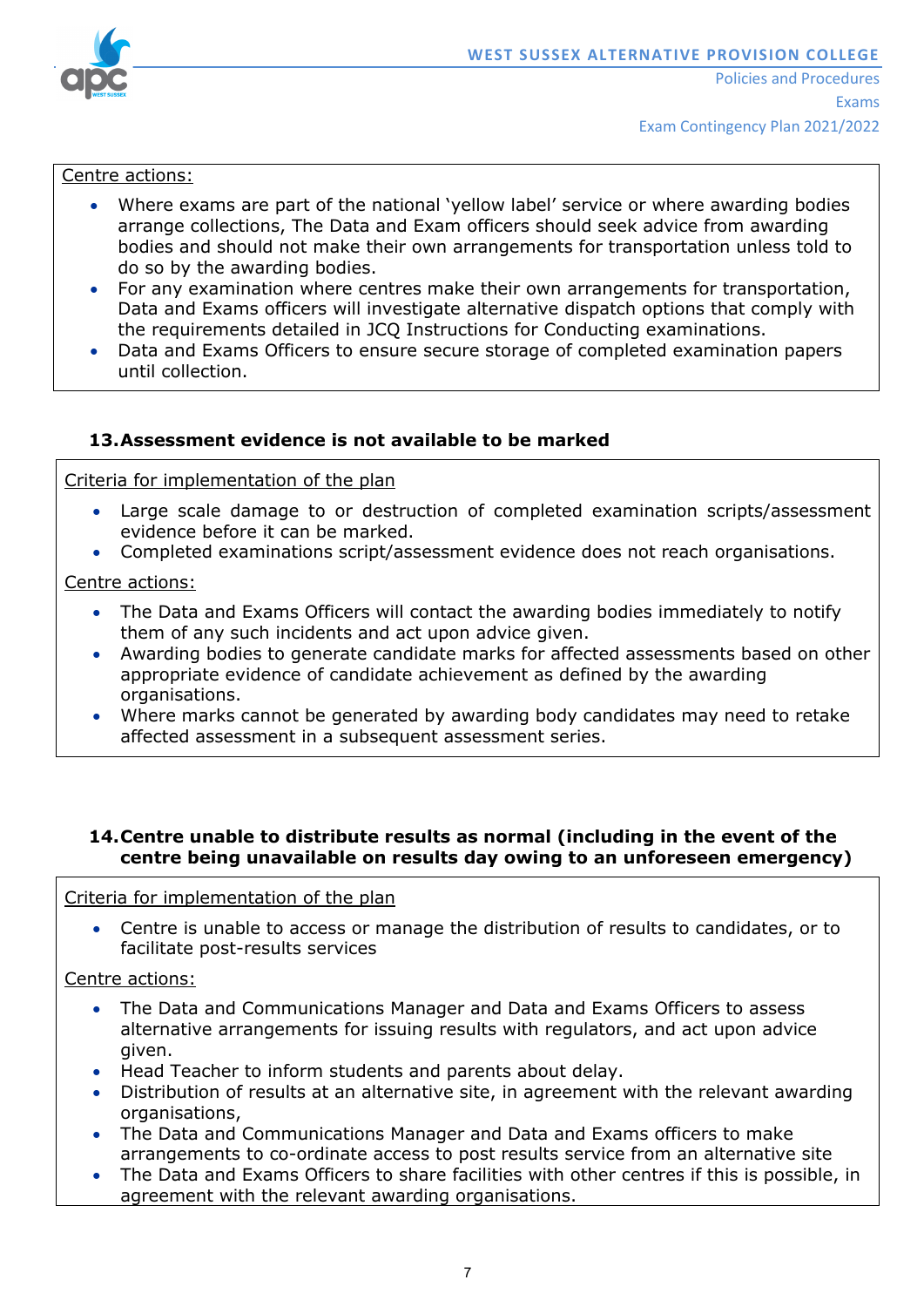

- Facilitation of post results service: The Data and Communications Manager and Exams Officers to plan to make post results requests at an alternative location.
- The Data and Exams Officers to contact the relevant awarding organisation if electronic post results are not possible.

\*information taken from the *Joint contingency plan for the examination system in England, Wales and Northern Ireland*

## **Further guidance to inform procedures and implement contingency planning**

### **Ofqual**

**What schools and other centres should do if exams or other assessments are seriously disrupted.**

## **Contingency planning**

You should prepare for possible disruption to exams and other assessments and make sure staff are aware of these plans.

When drafting contingency plans you should consider the following guidance.

## **Covid specific guidance:**

- actions for schools during the [coronavirus](https://www.gov.uk/government/publications/actions-for-schools-during-the-coronavirus-outbreak) outbreak from the Department for Education in England.
- actions for FE colleges and providers during the [coronavirus](https://www.gov.uk/government/publications/coronavirus-covid-19-maintaining-further-education-provision) outbreak from the Department for Education in England
- [responsibility](https://www.gov.uk/government/publications/responsibility-for-autumn-gcse-as-and-a-level-exam-series) for exams from the Department for Education in England
- vocational, technical and other general [qualifications](https://www.gov.uk/government/collections/vocational-technical-and-other-general-qualifications-in-2022) in 2022 from Ofqual (regulator)
- GCSE, AS and A level [qualifications](https://www.gov.uk/government/collections/gcse-as-and-a-level-qualifications-in-2022) in 2022 from Ofqual (regulator)

# **General contingency guidance**

- [emergency](https://www.gov.uk/guidance/emergencies-and-severe-weather-schools-and-early-years-settings) planning and response from the Department for Education in England
- school organisation: [local-authority-maintained](https://www.gov.uk/government/publications/school-organisation-maintained-schools) schools from the Department for Education in England

### **Disruption to assessments or exams**

In the absence of any instruction from the relevant awarding organisation, you should make sure that any exam or timetabled assessment takes place if it is possible to hold it. This may mean relocating to alternative premises.

You should discuss alternative arrangements with your awarding organisation if:

- The exam or assessment cannot take place.
- A student misses an exam or loses their assessment due to an emergency, or other event, outside of the student's control

See also JCQ Joint [Contingency](https://www.jcq.org.uk/exams-office/other-documents/jcq-joint-contingency-plan/) Plan for the Examination System

### **Steps you should take**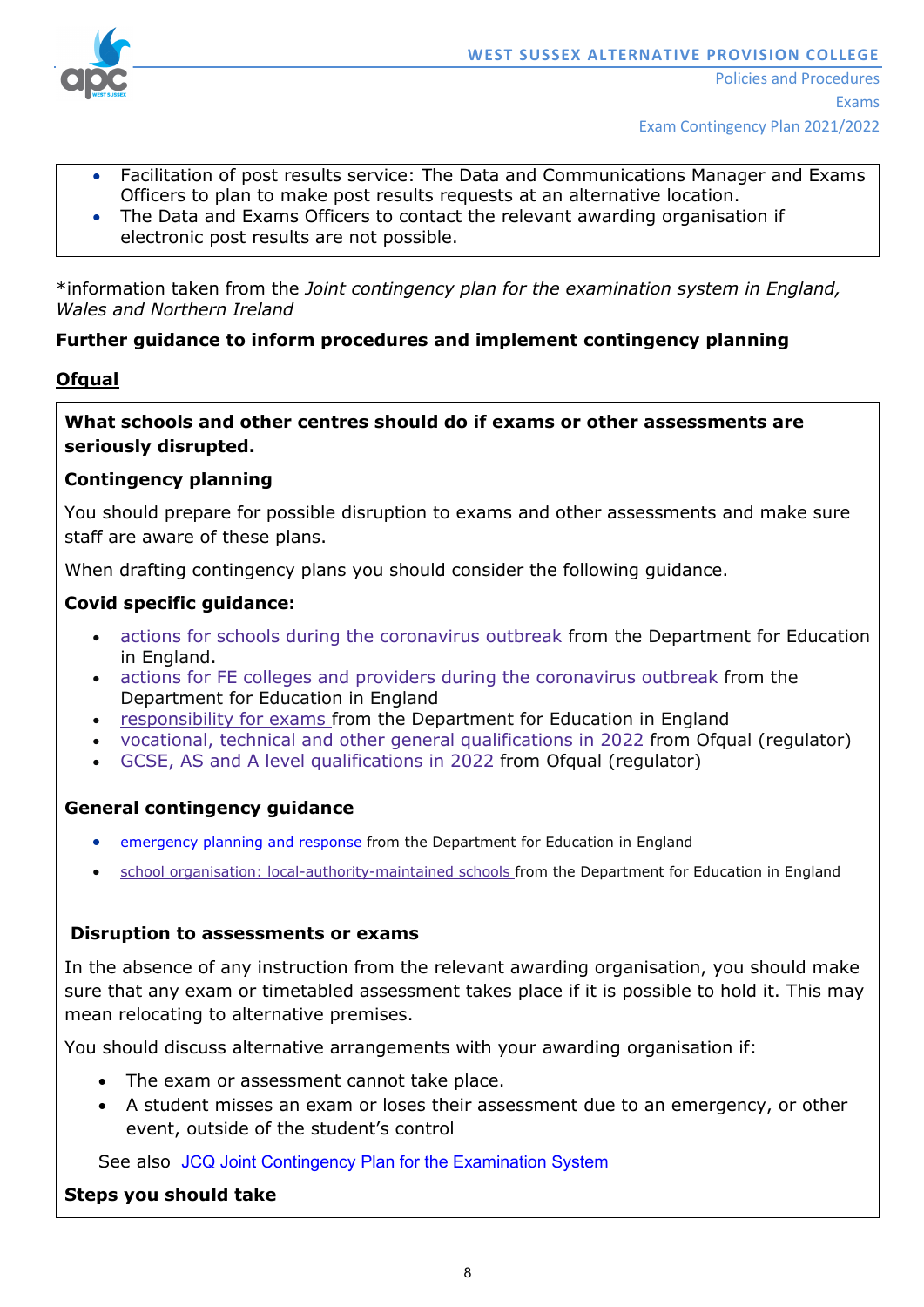

# **Exam planning**

Review contingency plans well in advance of each exam or assessment series. Consider how, if the contingency plan is invoked, you will comply with the awarding organisation's requirements.

## **In the event of disruption**

1. Contact the relevant awarding organisation and follow its instructions

2. Take advice, or follow instructions, from relevant local or national agencies in deciding whether your centre is able to open.

3.Identifywhether the exams or timetabled assessment can be sat at an alternative venue, in agreement with the relevant awarding organisations, ensuring the secure transportation of question papers or assessment materials to the alternative venue.

4. Where accommodation is limited, prioritise students whose progression will be severely delayed if they do not take their exam or timetabled assessment when planned.

5. In the event of an evacuation during an examination please refer to JCQ's Cenre emergency evacuation procedure.

6. Communicate with parents, carers and students any changes to the exam or assessment timetable or to the venue.

7.Communicate with any external assessors or relevant third parties regarding any changes to the exam or assessment timetable.

### **After the exam**

- 1. Consider whether any students' ability to take the assessment or demonstrate their level of attainment has been materially affected and, if so, apply for special consideration.
- 2. Advise students, where appropriate, of the opportunities to take their exam or assessment at a later date.
- 3. Ensure that scripts are stored under secure conditions.
- 4. Return scripts to awarding organisations in line with their instructions. Never make alternative arrangements for the transportation of completed exam scripts, unless told to do so by the awarding organisation.

# **Steps the awarding organisation should take**

### **Exam planning**

- 1. Establish and maintain, and at all times comply with, an up-to-date, written contingency plan.
- 2. Ensure that the arrangements in place with centres and other third parties enable them to deliver and award qualifications in accordance with their conditions of recognition.

### **In the event of disruption**

- Take all reasonable steps to mitigate any adverse effect, in relation to their qualifications, arising from any disruption.
- Provide effective guidance to any of their centres delivering qualifications.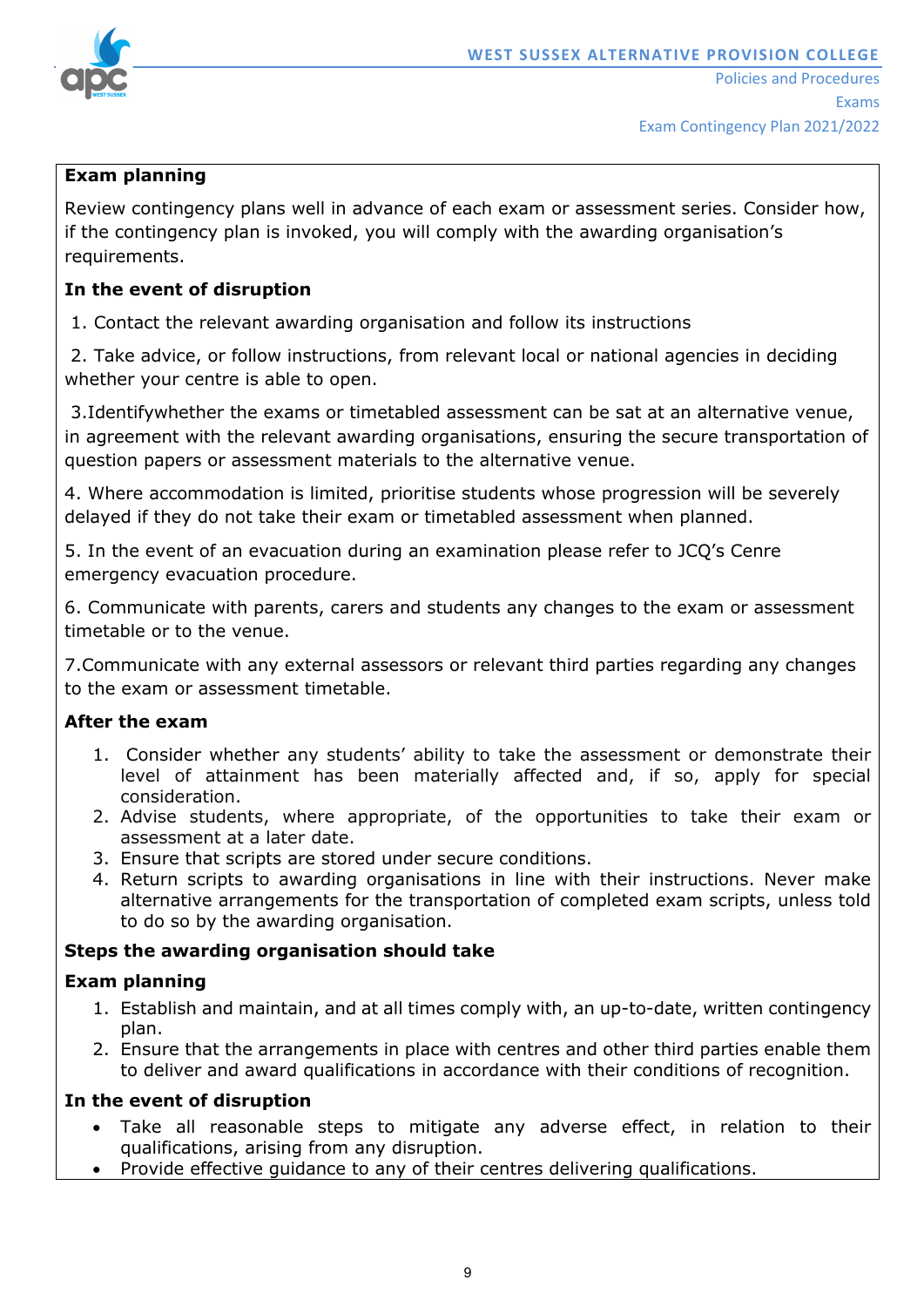

- Ensure that where an assessment must be completed under specified conditions, students complete the assessment under those conditions (other than where any reasonable adjustments or special considerations require alternative conditions).
- Promptly notify the relevant regulators about any event which could have an adverse effect on students, standards or public confidence.
- Coordinate its communications with the relevant regulators where the disruption has an impact on multiple centres or a wide range of learners.

# **After the exam**

Consider any requests for special consideration for affected students. For example, those who may have lost their internally assessed work or whose performance in assessments or exams could have been affected by the disruption.

**If any students miss an exam or are disadvantaged by the disruption**

If some of the students have been adversely affected by the disruption, you should ask the awarding organisation about applying for special consideration.

Decisions about special consideration, when it is or is not appropriate, is for each awarding organisation to make. Their decisions might be different for different qualifications and for different subjects.

See also:

• JCQ's guidance on special [considerations](https://www.jcq.org.uk/exams-office/access-arrangements-and-special-consideration/regulations-and-guidance)

### **6. Wider communications**

The regulators, [Ofqual](https://www.gov.uk/ofqual) in England, will share timely and accurate information, as required, with awarding organisations, government departments and other stakeholders.

The [Department](https://www.gov.uk/government/organisations/department-for-education) for Education in England, will inform the relevant government ministers as soon as it becomes apparent that there will be significant local or national disruption; and ensure that they are kept updated until the matter is resolved.

Awarding organisations will alert the [Universities](https://www.ucas.com/) and Colleges Admissions Service (UCAS) and the Central [Applications](http://www.cao.ie/) Office (CAO) about any impact of the disruption on their deadlines and liaise regarding student progression to further and higher education.

Awarding organisations will alert relevant professional bodies or employer groups if the impact of disruption particularly affects them.

### **7. Widespread national disruption to the taking of examinations / assessments**

The government's view across England, Wales and Northern Ireland is education should continue in 2021/22 with schools remaining open and that examinations and assessments will go ahead in both autumn 2021 and summer 2022.

As education is devolved, in the event of any widespread sustained national disruption to examinations or assessments, national government departments will communicate with regulators, awarding organisations and centres prior to a public announcement. Regulators will provide advice to government departments on implications for exam timetables.

(Ofqual guidance extract above taken directly from the Exam system contingency plan: England, Wales and Northern Ireland - What schools and colleges and other centres should do if exams or other assessments are seriously disrupted (updated 30 September 2021) [https://www.gov.uk/government/publications/exam-system-contingency-plan-england-wales-and-northern-ireland/what](https://www.gov.uk/government/publications/exam-system-contingency-plan-england-wales-and-northern-ireland/what-schools-and-colleges-should-do-if-exams-or-other-assessments-are-seriously-disrupted)[schools-and-colleges-should-do-if-exams-or-other-assessments-are-seriously-disrupted](https://www.gov.uk/government/publications/exam-system-contingency-plan-england-wales-and-northern-ireland/what-schools-and-colleges-should-do-if-exams-or-other-assessments-are-seriously-disrupted))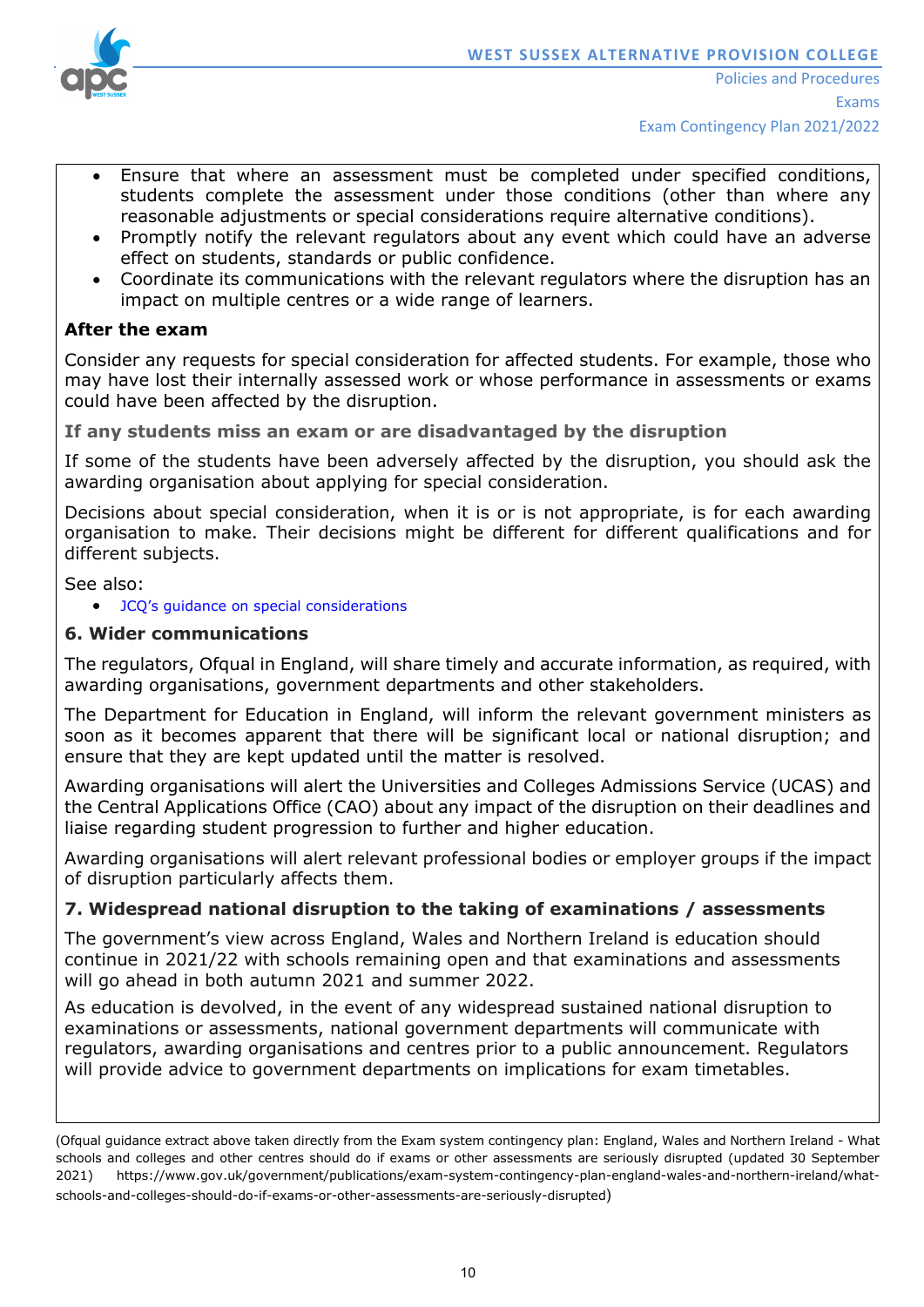

# **JCQ**

15.1 The qualification regulators, awarding bodies and government departments responsible for education have prepared and agreed information for schools and colleges in the event of examinations being seriously disrupted. This jointly agreed information will ensure consistency of response in the event of major disruption to the examinations system affecting significant numbers of candidates.

Further information may be found at: [https://www.gov.uk/government/publications/exam](https://www.gov.uk/government/publications/exam-system-contingency-plan-england-wales-and-northern-ireland/what-schools-and-colleges-should-do-if-exams-or-other-assessments-are-seriously-disrupted)[system-contingency-plan-england-wales-and-northern-ireland/what-schools-and-colleges](https://www.gov.uk/government/publications/exam-system-contingency-plan-england-wales-and-northern-ireland/what-schools-and-colleges-should-do-if-exams-or-other-assessments-are-seriously-disrupted)[should-do-if-exams-or-other-assessments-are-seriously-disrupted](https://www.gov.uk/government/publications/exam-system-contingency-plan-england-wales-and-northern-ireland/what-schools-and-colleges-should-do-if-exams-or-other-assessments-are-seriously-disrupted)

15.2 In addition, awarding bodies have their own well-established contingency plans in place to respond to disruptions. It is important that exams officers who are facing disruption liaise directly with the relevant awarding body/bodies.

15.3 Centres should prepare plans for any disruption to examinations as part of their general emergency planning. It is important to ensure that relevant centre staff are familiar with the plan. Consideration should be given as to how these arrangements will be communicated to candidates, parents and staff should disruption to examinations occur.

15.4 In the event that the head of centre decides the centre cannot be opened for scheduled examinations, the relevant awarding body must be informed as soon as possible. Awarding bodies will be able to offer advice regarding the alternative arrangements for conducting examinations that may be available and the options for candidates who have not been able to take scheduled examinations.

15.5 The awarding bodies will designate a 'contingency day' for examinations, summer 2022. This is consistent with the qualification regulators' document Exam system contingencyplan:England,WalesandNorthernIreland:

[https://www.gov.uk/government/publications/exam-system-contingency-plan-england](https://www.gov.uk/government/publications/exam-system-contingency-plan-england-wales-and-northern-ireland)[wales-and-northern-ireland](https://www.gov.uk/government/publications/exam-system-contingency-plan-england-wales-and-northern-ireland)

The designation of a 'contingency day' within the common examination timetable is in the event of national or significant local disruption to examinations. It is part of the awarding bodies' standard contingency planning for examinations.

In the event of national disruption to a day of examinations in summer 2022, the awarding bodies will liaise with the qualification regulators and government departments to agree the most appropriate option for managing the impact. As a last resort the affected examinations will be rescheduled. Although every effort would be taken to keep the impact to a minimum, it is possible that there could be more than one timetable date affected following the disruption, up to and including the contingency day. Centres will be alerted if it is agreed to reschedule the examinations and the affected candidates will be expected to make themselves available in such circumstances. The decision regarding the rescheduling of examinations will always rest with the awarding body. The centre must conduct the examination on the scheduled date unless instructed to do otherwise by the awarding body.

Where candidates choose not to be available for the rescheduled examination(s) for reasons other than those traditionally covered by special consideration, they will not be eligible for enhanced grading arrangements. Centres must therefore ensure candidates and parents are aware of this contingency arrangement so that they may take it into account when making their plans for the summer. However, the awarding bodies will not insist upon candidates being available throughout the entire timetable period as a matter of course.

(JCQ guidance above taken directly from Instructions for Conducting Examinations 2021-2022 [http://www.jcq.org.uk/exams](http://www.jcq.org.uk/exams-office/ice---instructions-for-conducting-examinations)[office/ice---instructions-for-conducting-examinations,](http://www.jcq.org.uk/exams-office/ice---instructions-for-conducting-examinations) section 15, Contingency planning)